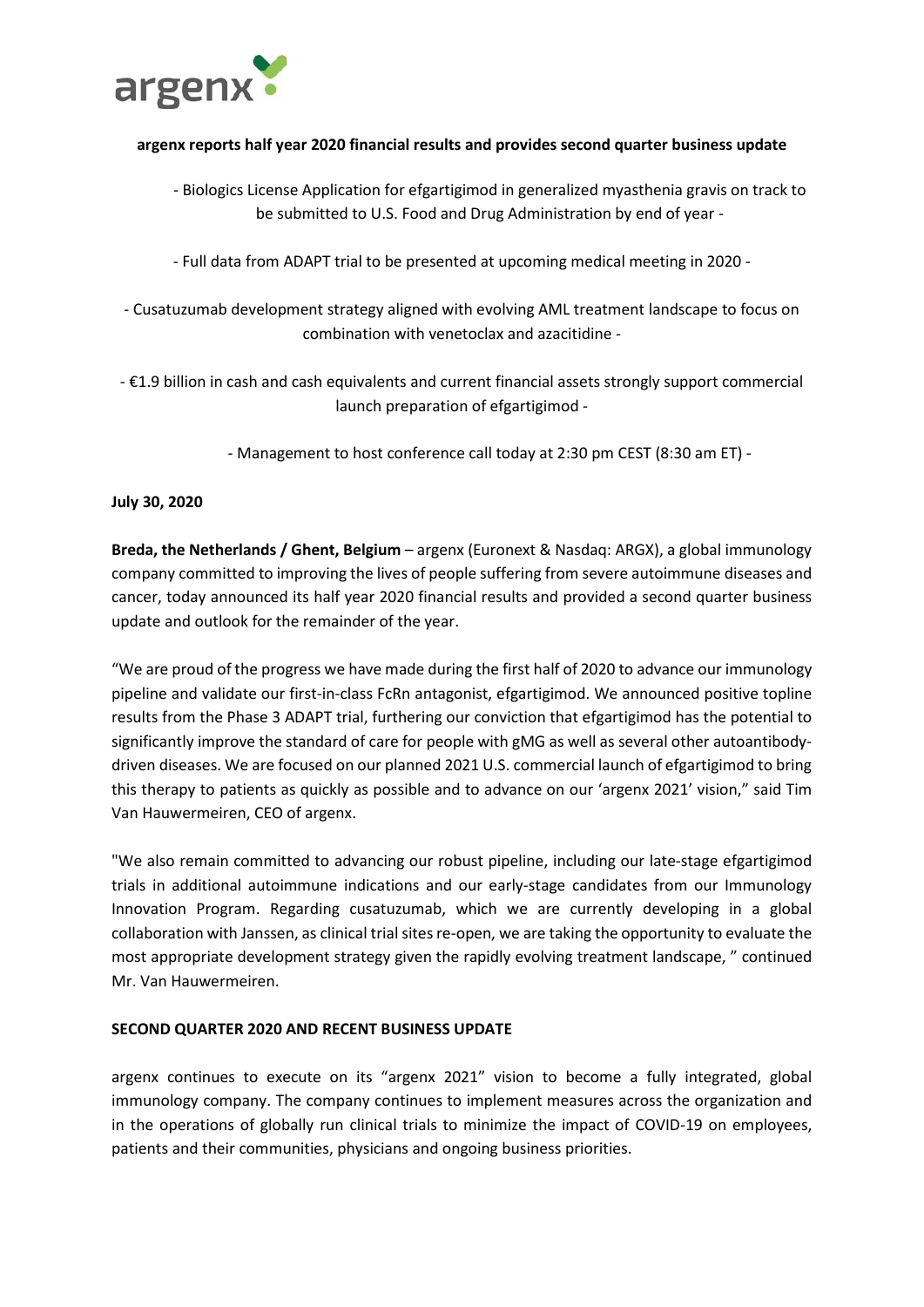

**Commercial preparations underway to support potential approval and launch of argenx's first-inclass FcRn antagonist, efgartigimod, in its first indication, generalized myasthenia gravis (gMG).**

- Biologics License Application (BLA) on track to be filed with the U.S. Food and Drug Administration (FDA) by the end of 2020 with an expected U.S. commercial launch in 2021
- Japanese Marketing Authorization Application (J-MAA) expected to be filed with the Pharmaceuticals and Medical Devices Agency (PMDA) in the first half of 2021 with an expected efgartigimod launch in gMG in Japan following the U.S. commercial launch
- Commercial infrastructure readiness activities, including with global supply chain, are on track for launch timeline in the U.S. and Japan

# **In May, argenx reported positive topline data from the Phase 3 ADAPT trial showing efgartigimod was well-tolerated and able to drive responses that support plans to offer individualized dosing to gMG patients.**

- ADAPT met its primary endpoint showing 67.7% of acetylcholine receptor-antibody positive (AChR-Ab+) gMG patients were responders on the Myasthenia Gravis Activities of Daily Living (MG-ADL) score compared with 29.7% on placebo (p<0.0001)
- 63.1% of AChR-Ab+ gMG patients responded to efgartigimod compared with 14.1% on placebo on the Quantitative Myasthenia Gravis (QMG) score (p<0.0001)
- 40.0% of efgartigimod-treated AChR-Ab+ patients achieved minimal symptom expression defined as MG-ADL scores of 0 (symptom free) or 1, compared to 11.1% treated with placebo
- In AChR-Ab+ patients who met the primary endpoint, the majority showed a sustained response, including 88.6% who achieved a response for at least six weeks, 56.8% for at least eight weeks and 34.1% for at least 12 weeks
- Safety profile of efgartigimod was comparable to placebo
- Detailed data set to be presented at upcoming medical meeting in 2020
- argenx plans to meet with FDA in fourth quarter of 2020 to discuss bridging strategy for subcutaneous (SC) efgartigimod

# **Positive ADAPT data support continued progress of efgartigimod in additional severe autoimmune indications within key commercial franchises.**

- Primary immune thrombocytopenia (ITP) registrational program includes ongoing ADVANCE trial evaluating 10mg/kg IV efgartigimod in up to 156 patients
	- o Enrollment delays in the program have been observed due to COVID-19
	- o Discussions ongoing with FDA on how to bring forward SC components of program to meet COVID-19 enrollment challenges
- Chronic inflammatory demyelinating polyneuropathy (CIDP) Phase 2 ADHERE trial ongoing evaluating SC efgartigimod
	- o Due to COVID-19 enrollment delays, potential decision to expand trial up to 130 patients now expected in 2021
- Pemphigus vulgaris (PV) registrational trial to start in second half of 2020 following proof-ofconcept data from adaptive Phase 2 trial that showed fast onset of disease control and deep responses with potential for steroid sparing
- Fifth indication to be announced by end of 2020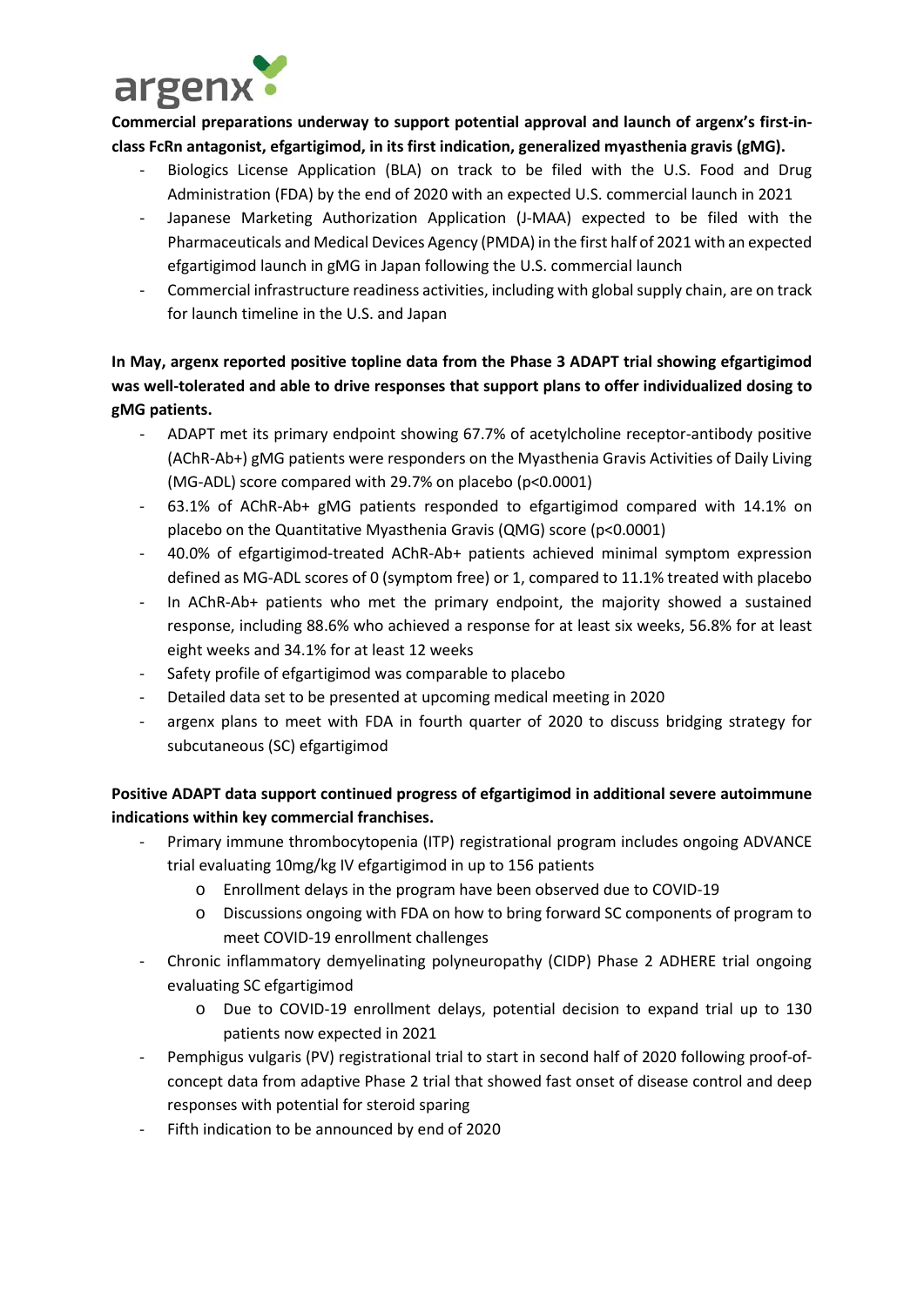

**Cusatuzumab development strategy aligned with evolving treatment landscape and anticipated global adoption of venetoclax in acute myeloid leukemia (AML) clinical practice.**

- Development plan, in collaboration with Cilag GmbH International, an affiliate of the Janssen Pharmaceutical Companies of Johnson & Johnson, to now focus on cusatuzumab in combination with venetoclax, including in the Phase 1b ELEVATE combination trial of cusatuzumab with venetoclax and azacitidine in newly diagnosed, elderly patients with AML who are ineligible for intensive chemotherapy
	- o Trial enrolling again after pause due to COVID-19
- Maturing data from Phase 2 CULMINATE trial of cusatuzumab in combination with azacitidine in newly diagnosed, elderly patients with AML who are ineligible for intensive chemotherapy show that complete response rates are not likely to exceed those from the VIALE-A trial of venetoclax in combination with azacitidine presented at the European Hematology Association (EHA) Annual Congress in June 2020
	- o Based on enrollment to date, dose selected to be 20mg/kg
	- o CULMINATE trial will continue to evaluate responses and durability for existing patients but will not enroll new patients
	- o Topline data to be reported in early 2021
	- o Registration strategy to be determined following evaluation of maturing data across cusatuzumab program and AML treatment landscape
- Phase 1 trial of cusatuzumab in combination with azacitidine trial in Japan evaluating newly diagnosed, elderly AML patients who are ineligible for intensive chemotherapy remains ongoing
- Phase 2 BEACON trial of cusatuzumab in combination with azacitidine versus azacitidine alone in higher-risk patients with myelodysplastic syndromes (MDS) who are ineligible for intensive chemotherapy remains paused for enrollment
- Part 1 dose escalation of Phase 1 study of cusatuzumab in combination with azacitidine in newly diagnosed, elderly patients with AML who are ineligible for intensive chemotherapy, published in *[Nature Medicine](https://www.nature.com/articles/s41591-020-0910-8)*

# **argenx continues to advance its early-stage pipeline of first-in-class antibodies against immunologic targets.**

- ARGX-117 targeting complement C2 to be evaluated in Phase 1 healthy volunteer trial starting in third quarter of 2020
	- o Following analysis of Phase 1 data, argenx plans to launch Phase 2 proof-of-concept trials in severe autoimmune diseases, including multifocal motor neuropathy (MMN)
	- o Single-center Phase 1 trial remains open for enrollment to evaluate ARGX-117 as a potential treatment for acute respiratory distress syndrome (ARDS), a frequent and serious complication associated with COVID-19
- ARGX-118 targeting Galectin-10 is undergoing lead optimization work as a potential treatment for airway inflammation
- ARGX-119 on track to be announced in 2020

**Partnered antibody candidates that emerged from argenx's Immunology Innovation Program continue to have the potential to bring non-dilutive capital in the form of milestone payments and future royalties**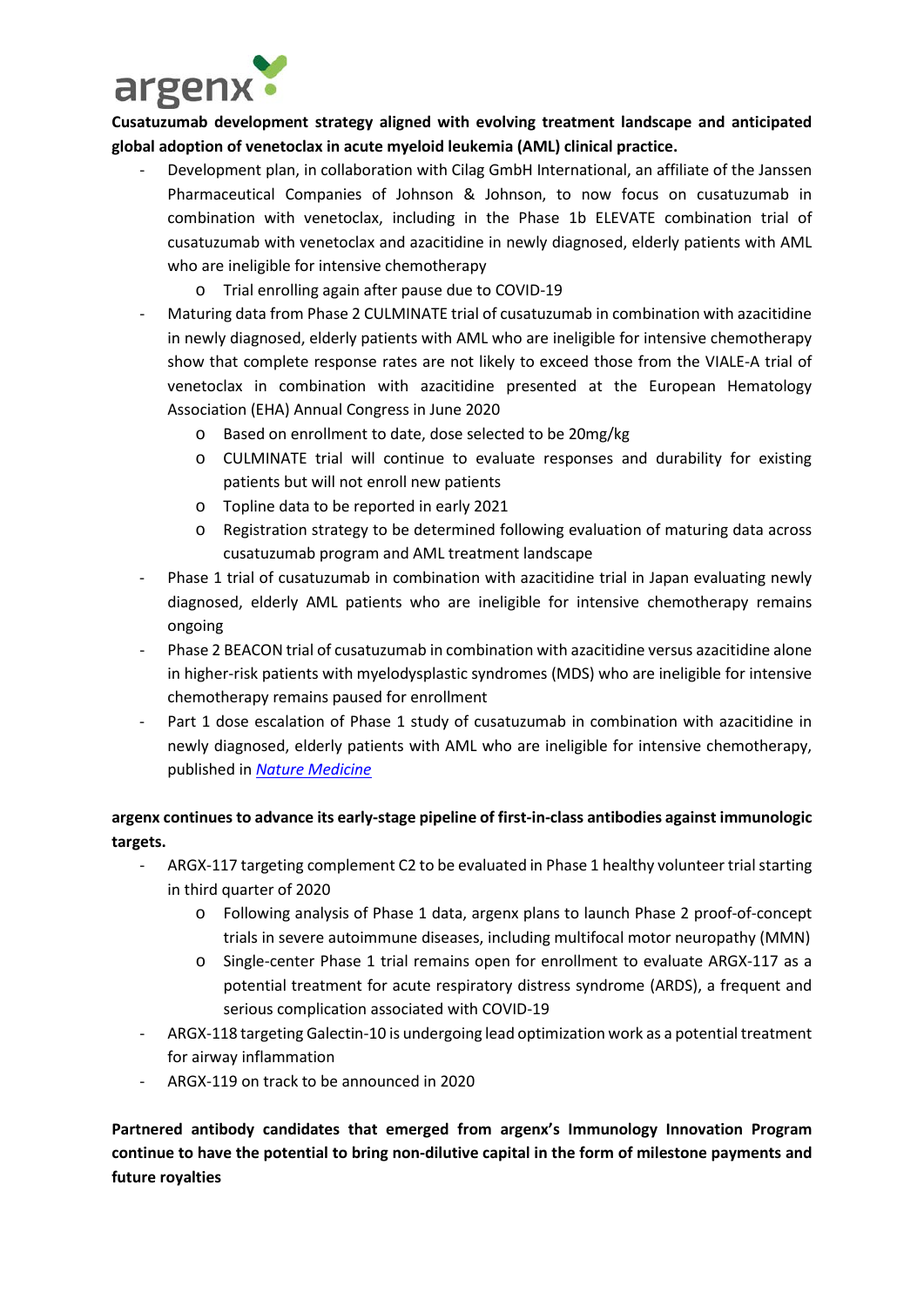

- AbbVie's ongoing Phase 1 trial of ABBV-151 (formerly ARGX-115) in solid tumors remains open for enrollment
- LEO Pharma plans to reopen sites in late August for enrollment in ongoing Phase 1 trial of LP0145 (formerly ARGX-112) for the treatment of atopic dermatitis
- Staten initiated dosing in first-in-human clinical trial of STT-5058 (formerly ARGX-116) targeting apoC3 for the potential treatment of dyslipidemia

# **HALF YEAR 2020 FINANCIAL RESULTS (CONSOLIDATED)**

|                                                                                                                 | <b>Six Months Ended</b> |                 |                         |            |                         |                 |  |
|-----------------------------------------------------------------------------------------------------------------|-------------------------|-----------------|-------------------------|------------|-------------------------|-----------------|--|
|                                                                                                                 |                         | <b>June 30,</b> |                         |            |                         |                 |  |
| (in thousands of € except for shares and EPS)                                                                   |                         | 2020            |                         | 2019       |                         | <b>Variance</b> |  |
| Revenue                                                                                                         | €                       | 22,388          | €                       | 43,532     | €                       | (21, 143)       |  |
| Other operating income                                                                                          |                         | 8,729           |                         | 7,767      |                         | 961             |  |
| <b>Total operating income</b>                                                                                   |                         | 31,117          |                         | 51,299     |                         | (20, 182)       |  |
| Research and development expenses                                                                               |                         | (171, 718)      |                         | (78, 304)  |                         | (93, 414)       |  |
| Selling, general and administrative expenses                                                                    |                         | (61, 644)       |                         | (27, 462)  |                         | (34, 181)       |  |
| <b>Total operating expenses</b>                                                                                 |                         | (233, 362)      |                         | (105, 767) |                         | (127, 595)      |  |
| Change in fair value on non-current financial assets                                                            |                         | 848             |                         |            |                         | 848             |  |
| <b>Operating loss</b>                                                                                           | €                       | (201, 397)      | €                       | (54, 467)  | €                       | (146, 929)      |  |
| Financial income/(expense)                                                                                      |                         | (2, 178)        |                         | 7,210      |                         | (9, 388)        |  |
| Exchange gains/(losses)                                                                                         |                         | 199             |                         | 2,486      |                         | (2, 287)        |  |
| Loss before taxes                                                                                               | €                       | (203, 376)      | $\boldsymbol{\epsilon}$ | (44, 771)  | $\pmb{\epsilon}$        | (158, 605)      |  |
| Income tax (expense)/benefit                                                                                    | €                       | (2, 261)        | €                       | (350)      | €                       | (1, 911)        |  |
| Loss for the year and total comprehensive loss                                                                  | €                       | (205, 637)      | €                       | (45, 121)  | $\boldsymbol{\epsilon}$ | (160, 516)      |  |
| Net increase/(decrease) in cash, cash equivalents and<br>current financial assets compared to year-end 2019 and |                         |                 |                         |            |                         |                 |  |
| 2018                                                                                                            |                         | 596,977         |                         | 1,368,229  |                         |                 |  |
| Cash, cash equivalents and current financial assets at the<br>end of the period                                 |                         | 1,932,798       |                         | 944,283    |                         |                 |  |

#### **DETAILS OF THE FINANCIAL RESULTS**

On June 30, 2020, cash and cash equivalents and current financial assets totaled €1,932.8 million, compared to €1,335.8 million on December 31, 2019. The increase in cash and cash equivalents and current financial assets resulted primarily from the closing of a global offering, including a U.S. offering and a European private placement, which resulted in the receipt of €730.7 million net proceeds.

Total operating income decreased by €20.2 million for the six months ended June 30, 2020 to €31.1 million, compared to €51.3 million for the six months ended June 30, 2019. This decrease is primarily related to the milestone payments following the first-in-human clinical trial with ABBV-151 under the AbbVie collaboration which was achieved in the first six months of 2019, partly offset by the revenue recognition of the transaction price related to the Janssen collaboration and the increase in other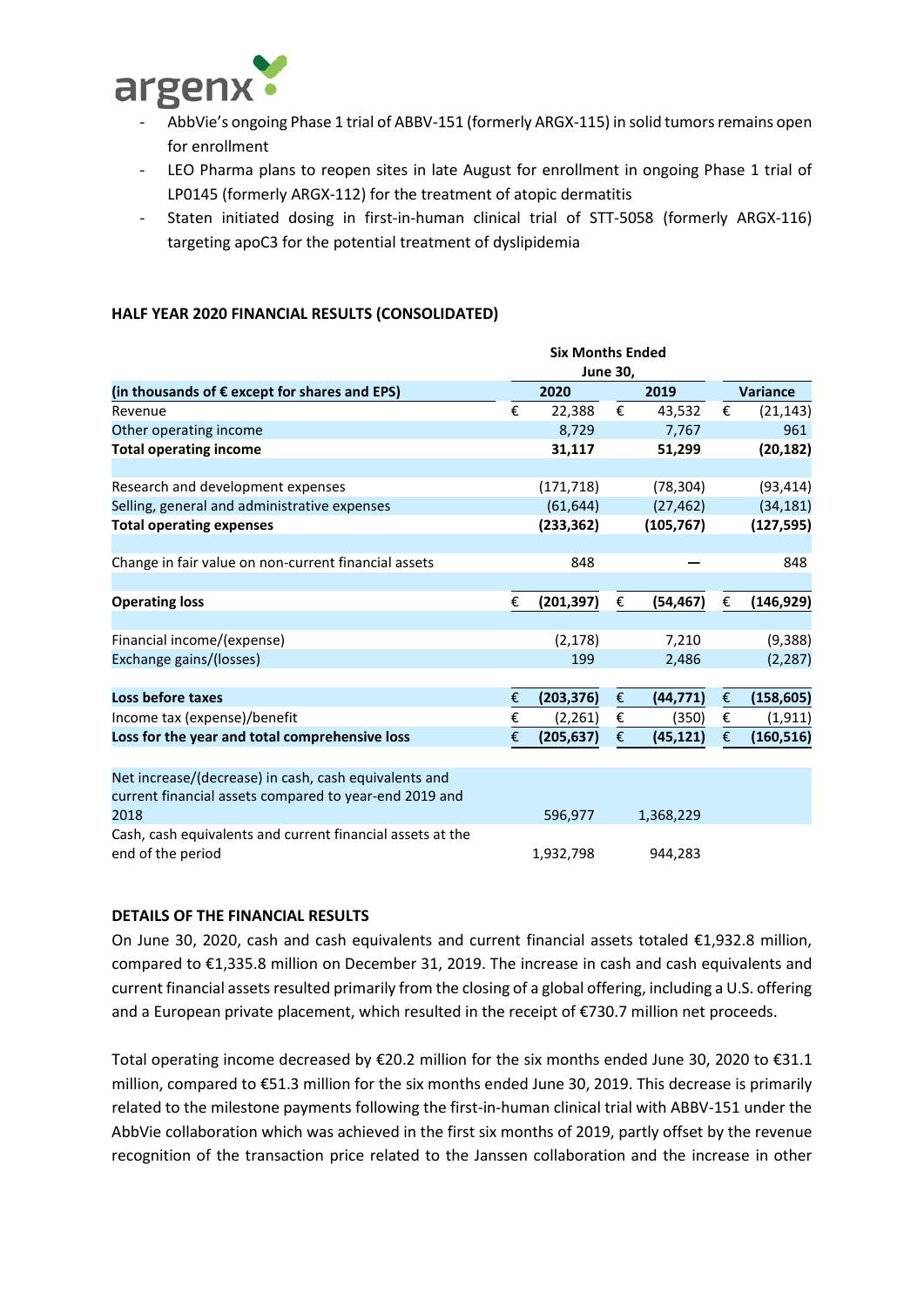

income mainly driven by higher payroll tax rebates for employing certain research and development personnel.

Research and development expenses in the first six months of 2020 amounted to €171.7 million, compared to €78.3 million for the first six months of 2019. The increase resulted primarily from higher external research and development expenses primarily related to the efgartigimod program in various indications, the cusatuzumab program and other clinical and preclinical programs. Furthermore, the personnel expenses increased due to the planned increase in headcount.

Selling, general and administrative expenses totaled €61.6 million in the first six months of 2020, compared to €27.5 million for the first six months of 2019. This increase primarily resulted from higher personnel expenses and consulting fees related to the preparation of a possible future commercialization of argenx's lead product candidate, efgartigimod.

For the six months ended June 30, 2020, financial expenses, which primarily relate to interest received and changes in fair value of current financial assets, amounted to €2.2 million compared to a financial income of €7.2 million for the six months ended June 30, 2019. Financial expenses corresponded mainly to a decrease in net asset value on its current financial assets following the impact of the COVID-19 outbreak on the financial markets.

Exchange gains totaled €0.2 million for the six months ended June 30, 2020, compared to €2.5 million for the six months ended June 30, 2019 and were mainly attributable to unrealized exchange rate gains on cash, cash equivalents and current financial assets.

A net loss of €205.6 million and an operating loss of €201.4 million were realized for the six months ended June 30, 2020, compared to a net loss of €45.1 and operating loss of €54.5 million for the six months ended June 30, 2019.

# **EXPECTED 2020 FINANCIAL CALENDAR:**

• October 22, 2020: Q3 financial results & business update

# **CONFERENCE CALL DETAILS**

The half year 2020 results and second quarter business update will be discussed during a conference call and webcast presentation today at 2:30 pm CET/8:30 am ET. To participate in the conference call, please select your phone number below and use the confirmation code **7470386**. The webcast may be accessed on the Investors section of the argenx website at argenx.com/investors.

# **Dial-in numbers:**

*Please dial in 5–10 minutes prior to 2:30 p.m. CET/ 8:30 a.m. ET using the number and conference ID below.*

# Confirmation Code: **7470386**

| <b>Belgium</b> | +32 (0)2 793 3847  |
|----------------|--------------------|
| <b>Belgium</b> | 0800 484 71        |
| France         | +33 (0)1 7070 0781 |
| France         | 0805 101 465       |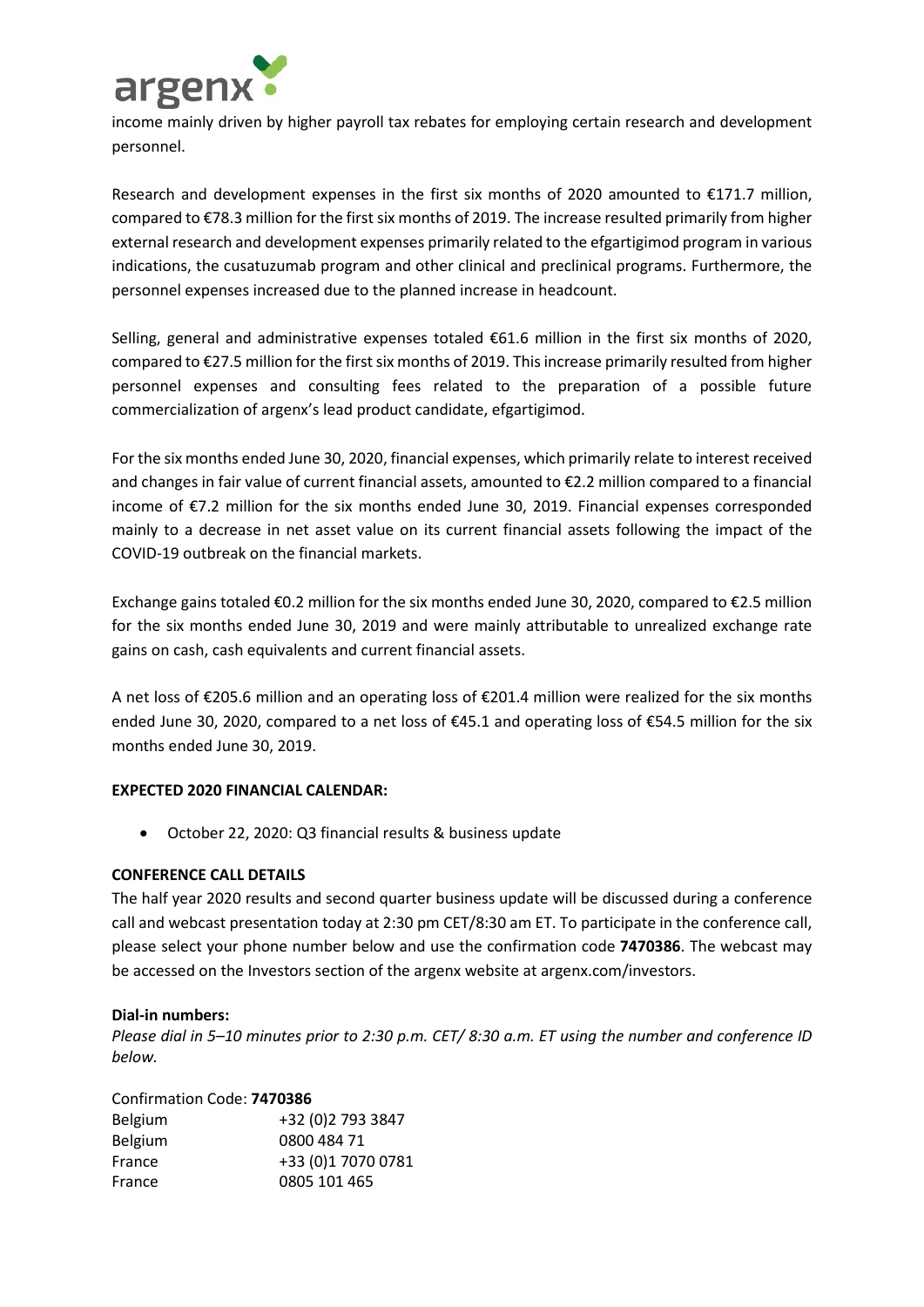

| Netherlands           | +31 (0)20 0795 6614  |
|-----------------------|----------------------|
| <b>Netherlands</b>    | 0800 023 5015        |
| <b>United Kingdom</b> | +44 (0) 844 481 9752 |
| <b>United Kingdom</b> | 0800 279 6619        |
| <b>United States</b>  | +1 (646) 741 3167    |
| <b>United States</b>  | +1 (877) 870 9135    |

# **About argenx**

argenx is a global immunology company committed to improving the lives of people suffering from severe autoimmune diseases and cancer. Partnering with leading academic researchers through its Immunology Innovation Program (IIP), argenx is translating immunology breakthroughs into a worldclass portfolio of novel antibody-based medicines. argenx is evaluating efgartigimod in multiple serious autoimmune diseases, and cusatuzumab in hematological cancers in collaboration with Janssen. argenx is also advancing several earlier stage experimental medicines within its therapeutic franchises. argenx has offices in Belgium, the United States and Japan. For more information, visit [www.argenx.com](https://www.argenx.com/en-GB/content/argenx-in-short/2/1/) and follow us on LinkedIn at [https://www.linkedin.com/company/argenx/.](https://www.linkedin.com/company/argenx/)

# **For further information, please contact:**

Beth DelGiacco, Vice President, Investor Relations (US) +1 518 424 4980 bdelgiacco@argenx.com

Joke Comijn, Director Corporate Communications & Investor Relations (EU) +32 (0)477 77 29 44 +32 (0)9 310 34 19 jcomijn@argenx.com

# **Forward-looking Statements**

*The contents of this announcement include statements that are, or may be deemed to be, "forwardlooking statements." These forward-looking statements can be identified by the use of forward-looking terminology, including the terms "believes," "estimates," "anticipates," "expects," "intends," "may," "will," or "should" and include statements argenx makes concerning its 2020 business and financial outlook and related plans; the therapeutic potential of its product candidates; the intended results of its strategy and argenx's, and its collaboration partners', advancement of, and anticipated clinical development, data readouts and regulatory milestones and plans, including the timing of planned clinical trials and expected data readouts; the design of future clinical trials and the timing of regulatory filings and regulatory approvals. By their nature, forward-looking statements involve risks and uncertainties and readers are cautioned that any such forward-looking statements are not guarantees of future performance. argenx's actual results may differ materially from those predicted by the forward-looking statements as a result of various important factors, including argenx's expectations regarding its the inherent uncertainties associated with competitive developments, preclinical and clinical trial and product development activities and regulatory approval requirements; argenx's reliance on collaborations with third parties; estimating the commercial potential of argenx's product candidates; argenx's ability to obtain and maintain protection of intellectual property for its technologies and drugs; argenx's limited operating history; and argenx's ability to obtain additional funding for operations and to complete the development and commercialization of its product candidates. A further list and description of these risks, uncertainties and other risks can be found in*